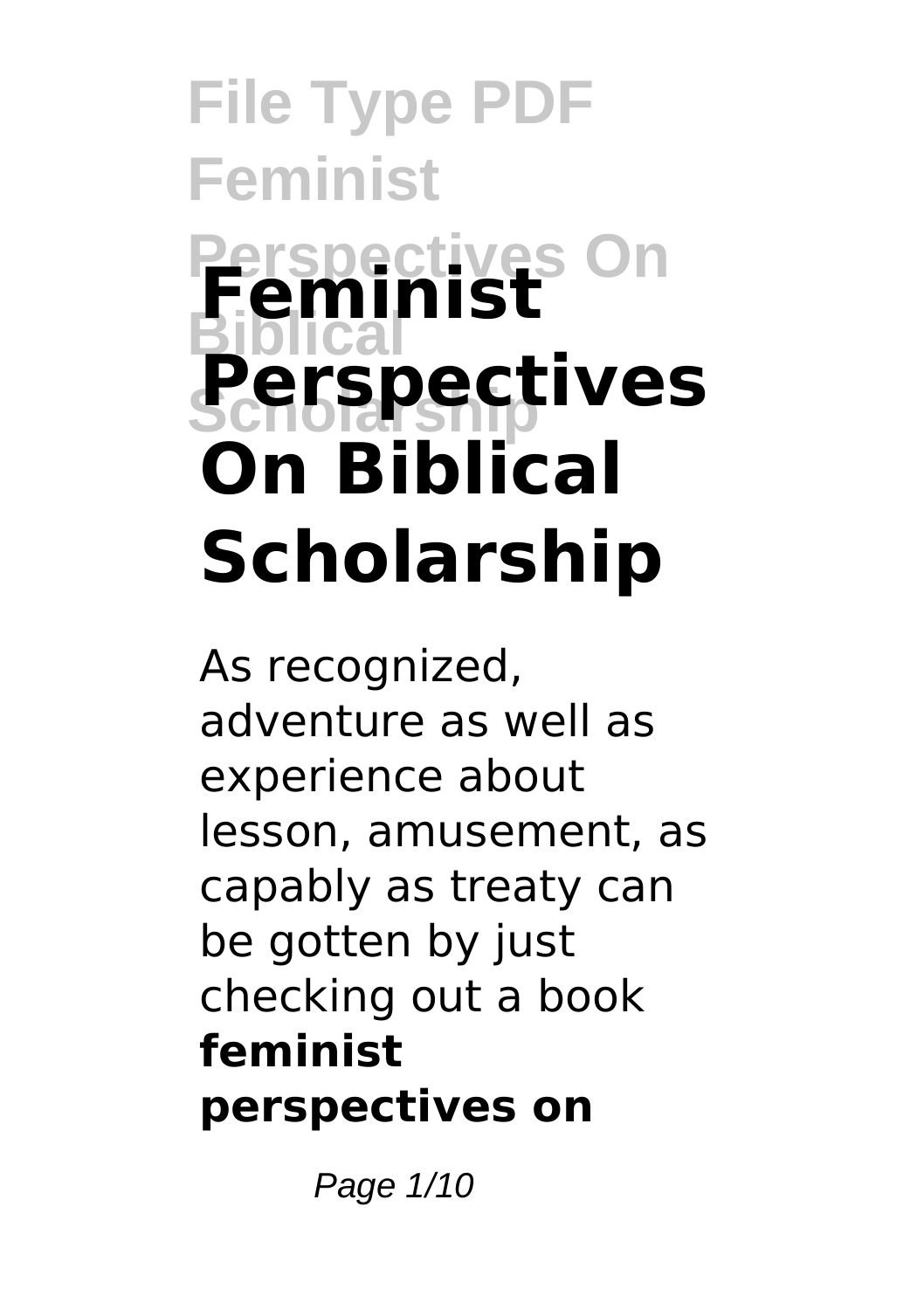**Perspectives On biblical scholarship** then it is not directly done, you could agree<br>to even more to even more approximately this life, not far off from the world.

We find the money for you this proper as skillfully as simple way to get those all. We pay for feminist perspectives on biblical scholarship and numerous ebook collections from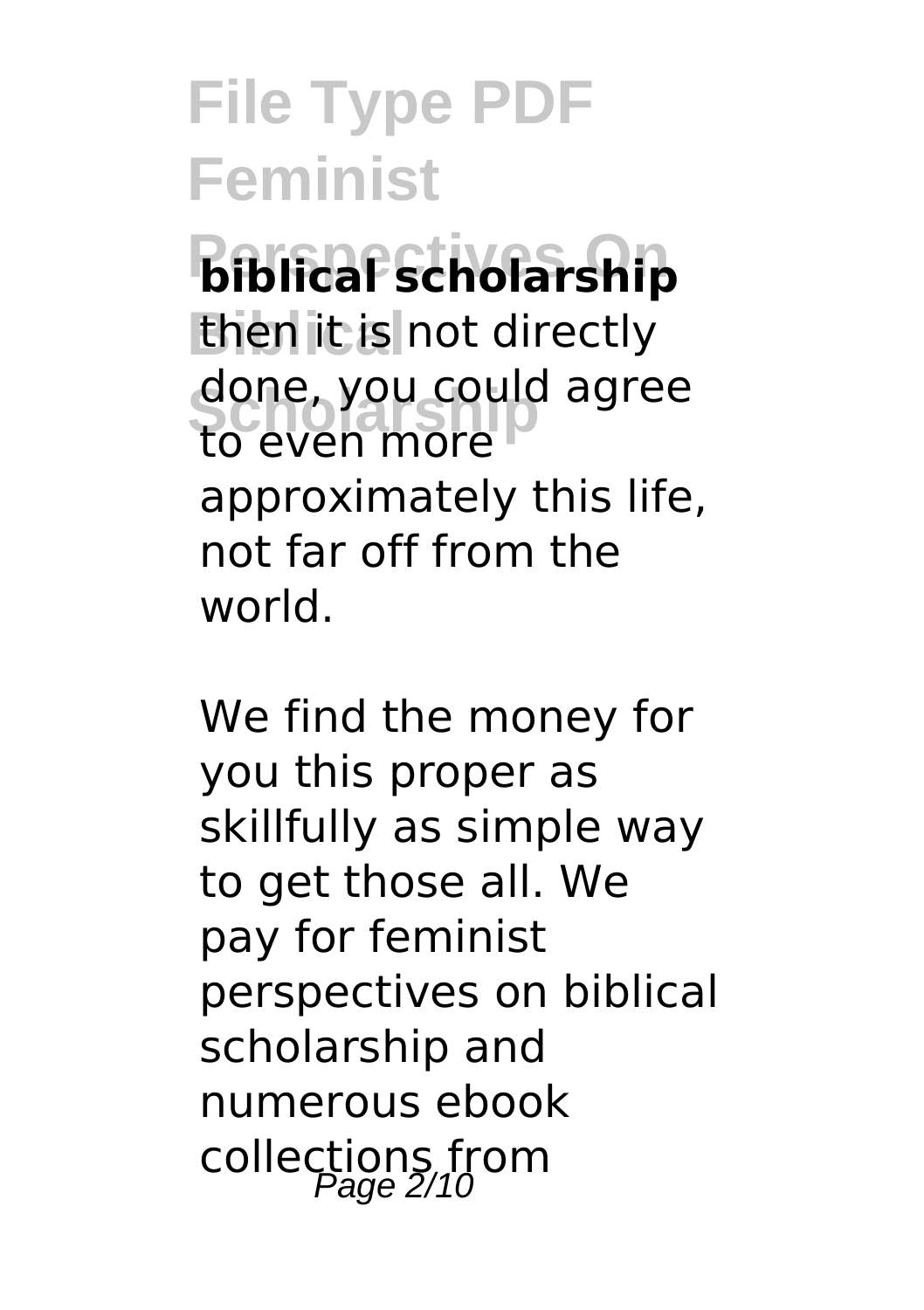**Fictions to scientific n** research in any way. in **Scholarship** this feminist the midst of them is perspectives on biblical scholarship that can be your partner.

Our comprehensive range of products, services, and resources includes books supplied from more than 15,000 U.S., Canadian, and U.K. publishers and more.

Page 3/10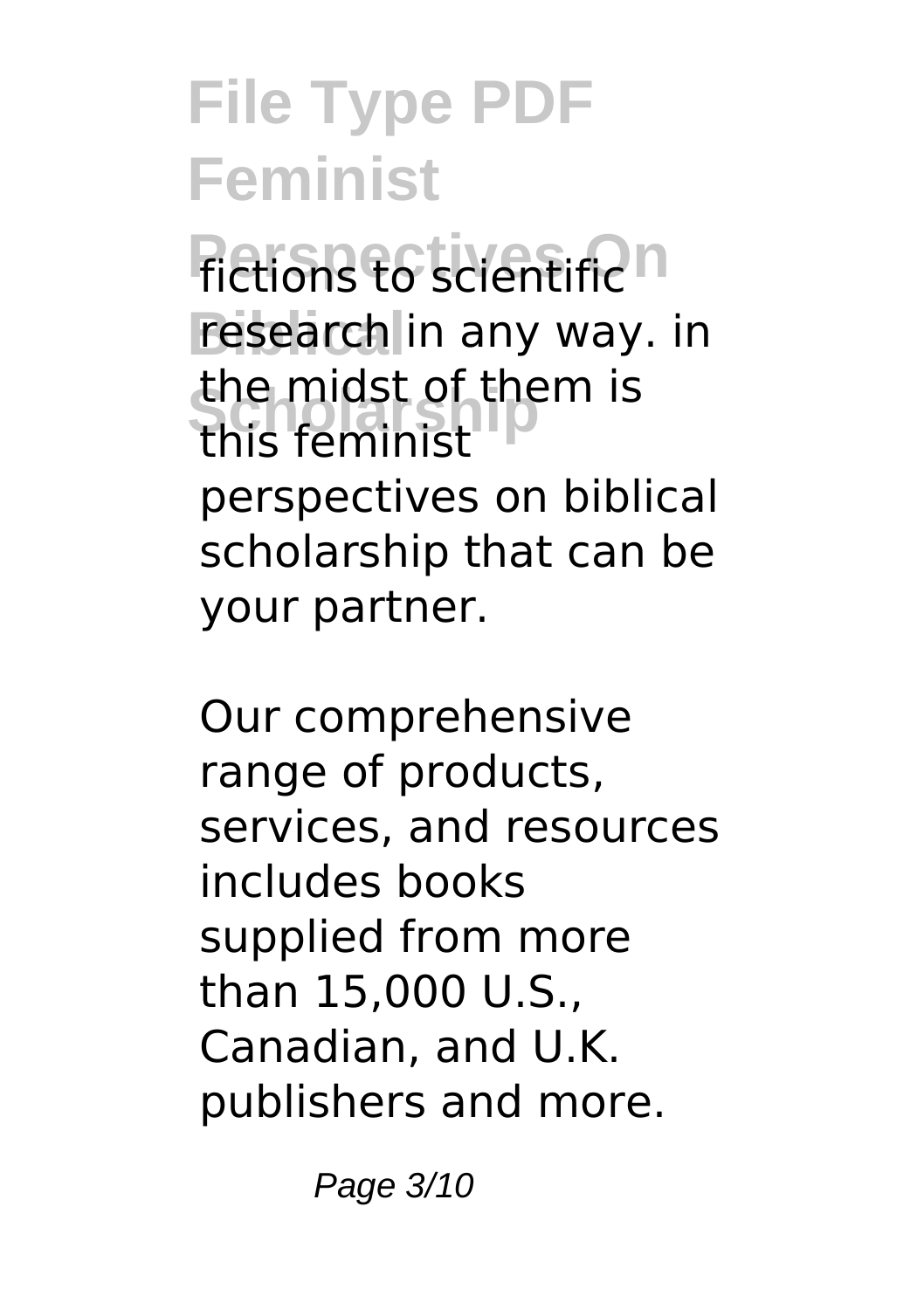**File Type PDF Feminist Peministives On Biblical Perspectives On Biblical Scholarship**<br>Chapter 4 Feminist Chapter 4 Feminist Theory and Development: Implications for Policy, Research, and Action — V. Eudine Barriteau. 161. Chapter 5 Alternative Approaches to Women and Development — Maxine McClean. 179. Chapter 6 The Women's Movement and Its Role in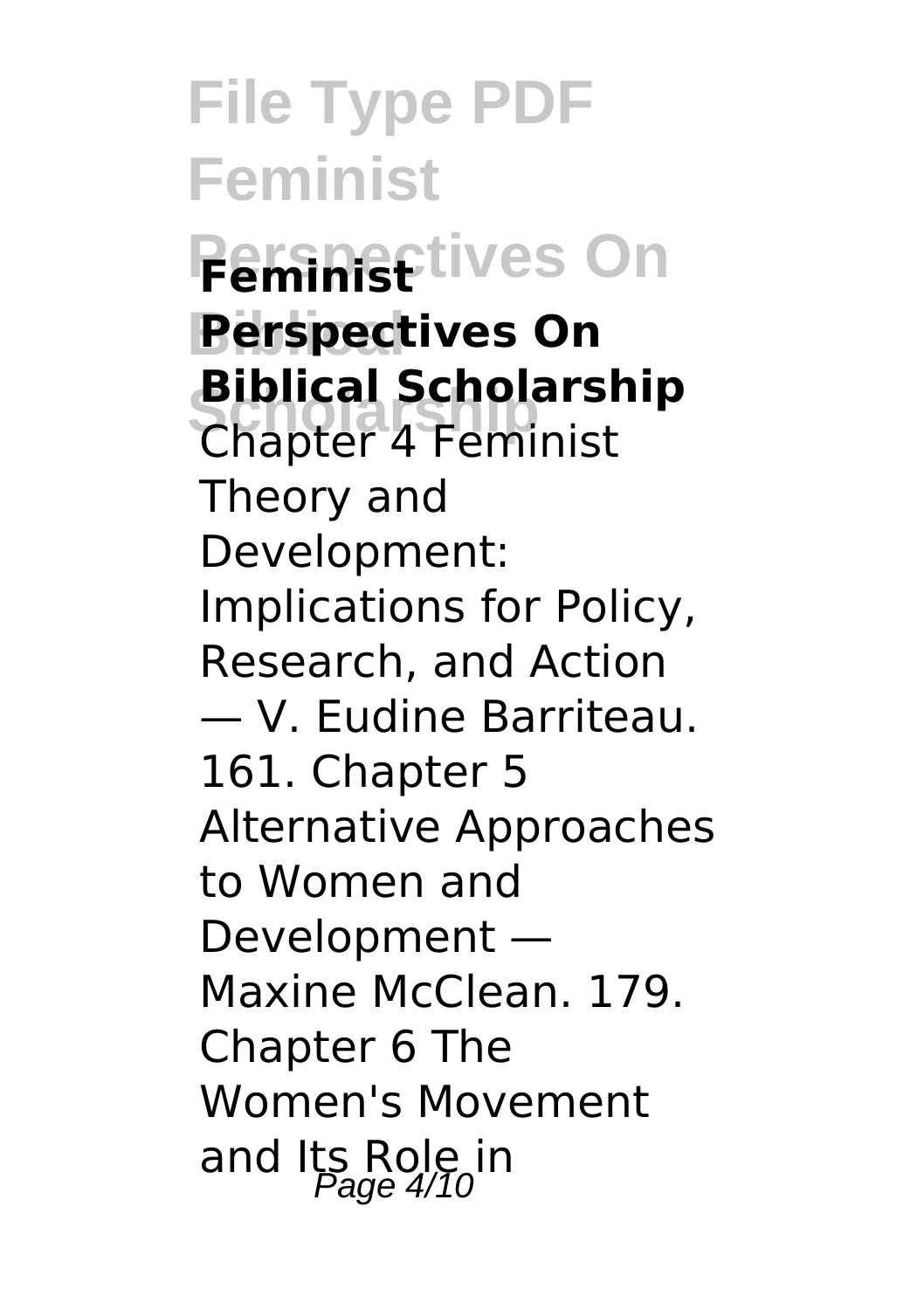**Perspectives On** Development — Anne **Biblical** S. Walker. 191. **Scholarship** Concepts. 203. Appendix 1 Key Appendix 2 Acronyms and ...

#### **Theoretical Perspectives on Gender and Development** Events. Spring – August Derleth launches the poetry magazine Hawk and Whippoorwill in the United States. September  $5 -$  Welsh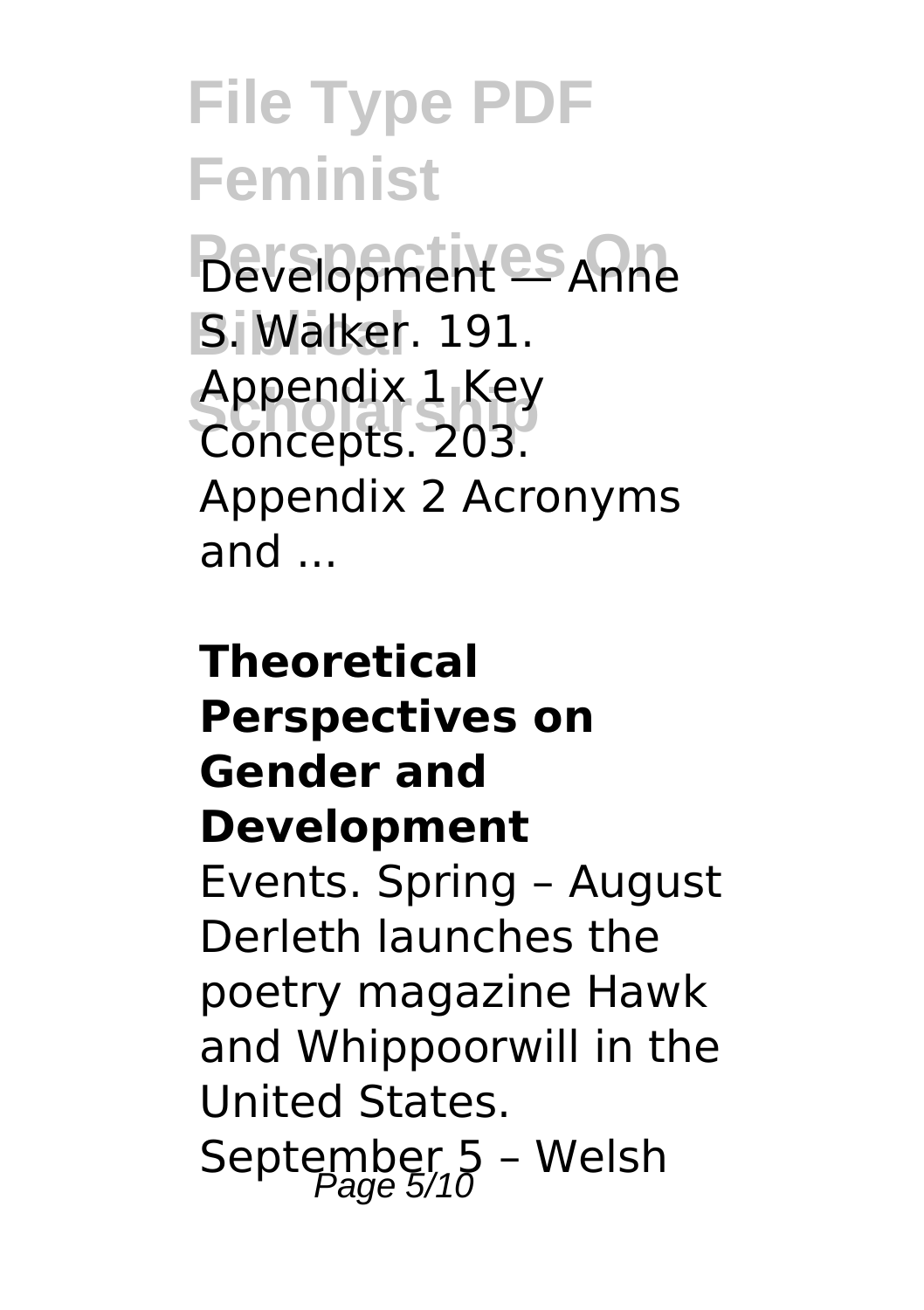**Poet Waldo Williams is imprisoned** for six **Schoolarship**<br>
of income tax (a weeks for non-payment protest against defence spending). An inscription of an excerpt of the Poema de Fernán González is discovered on a roofing tile in Merindad de Sotoscueva, the earliest known record of it.

**1960 in poetry - Wikipedia**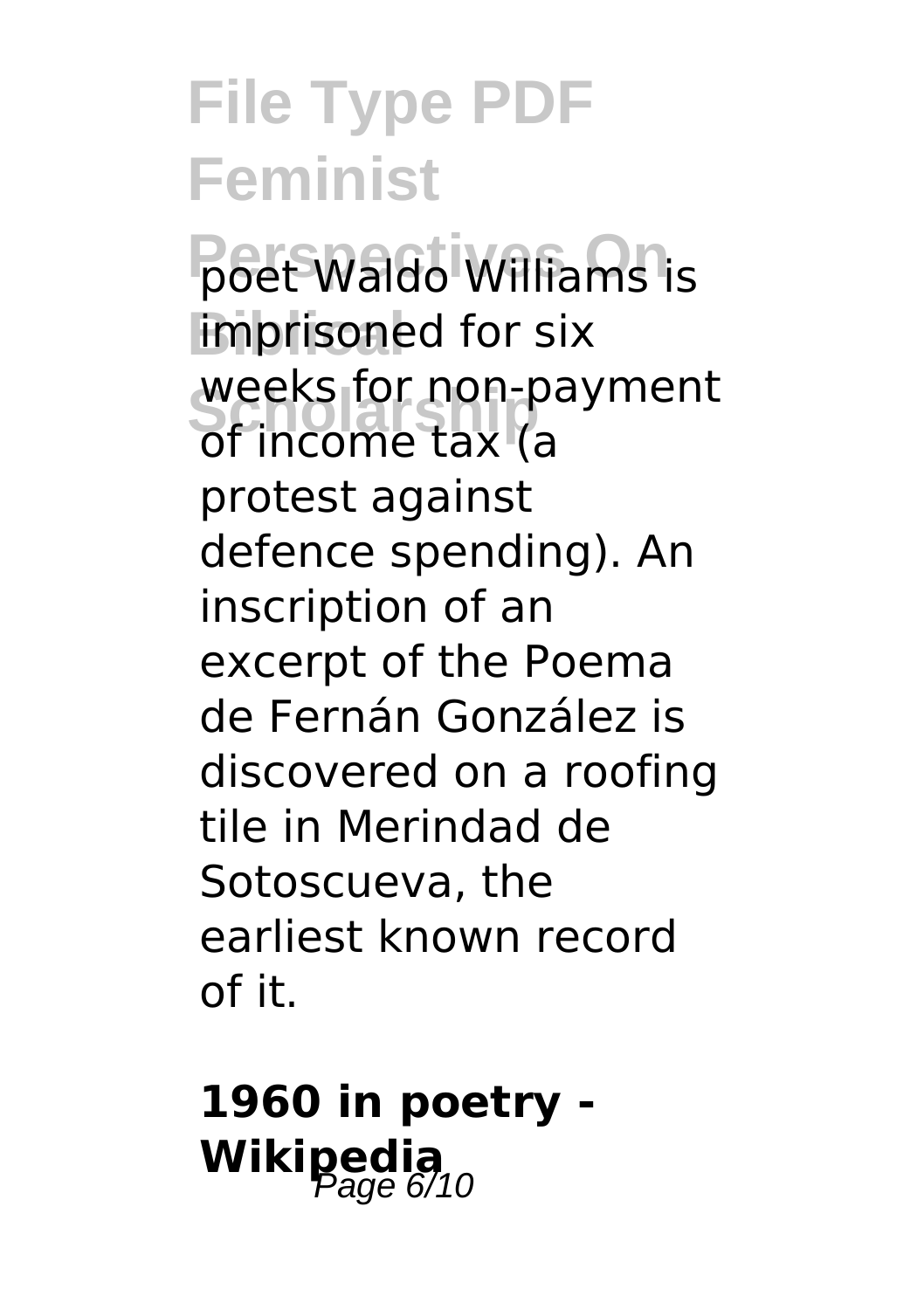**Masculinity studies is a** feminist-inspired, **Scholarship** that emerged in the interdisciplinary field last few decades of the 20th century as a topic of study. It deals with the diversity of identities, behaviors, and meanings that occupy the label masculine and does not assume that they are universal.

**Masculinity -** Sociology - Oxford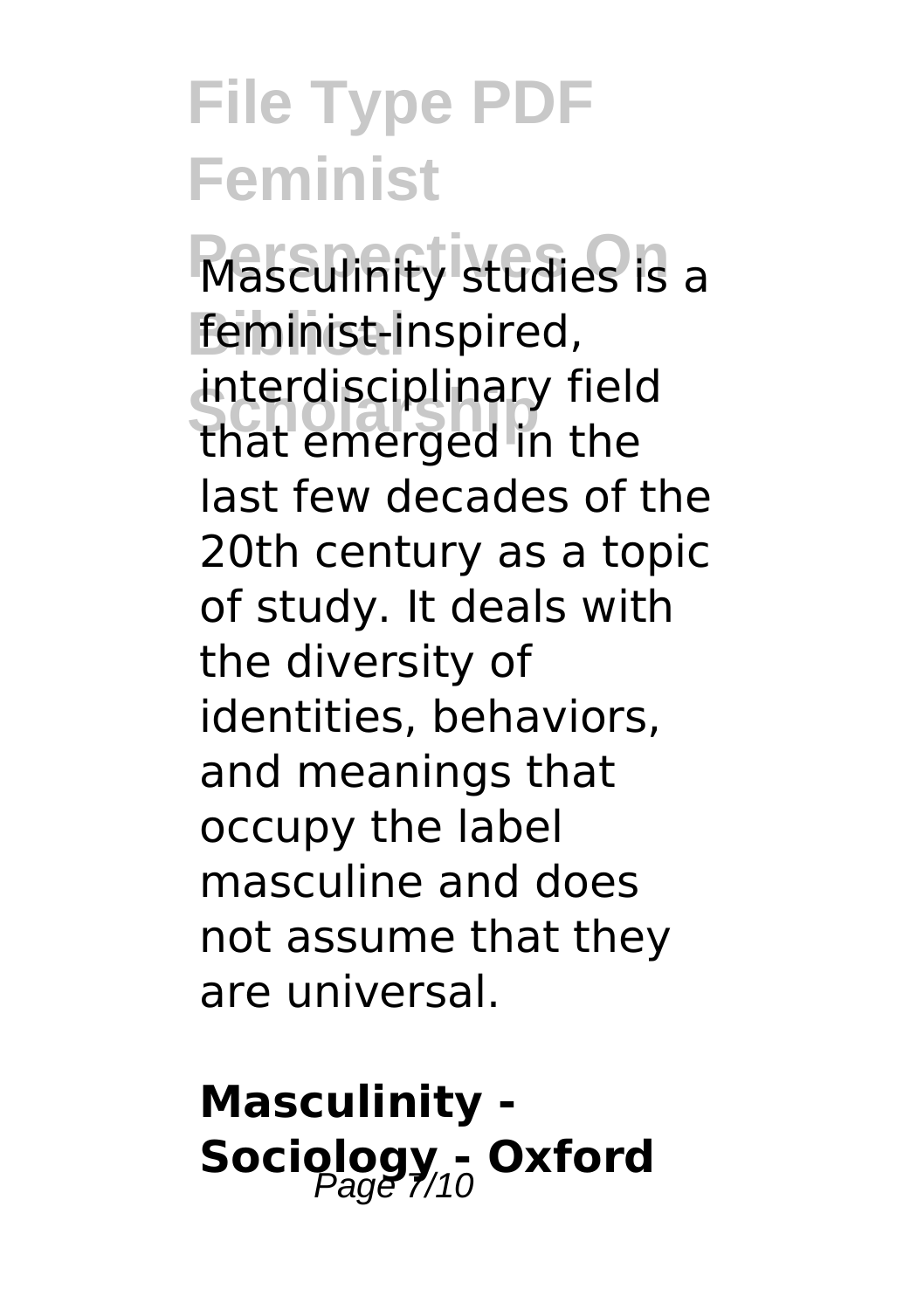**Perspectives On Bibliographies - obo Biblical** The scholarship on genocide has grown<br>exponentially since the genocide has grown 1970s. The two general objectives of genocide studies have been to develop more systematic explanations of causes of genocide and a deeper understanding of consequences than previously available in the literature.

# 20th Century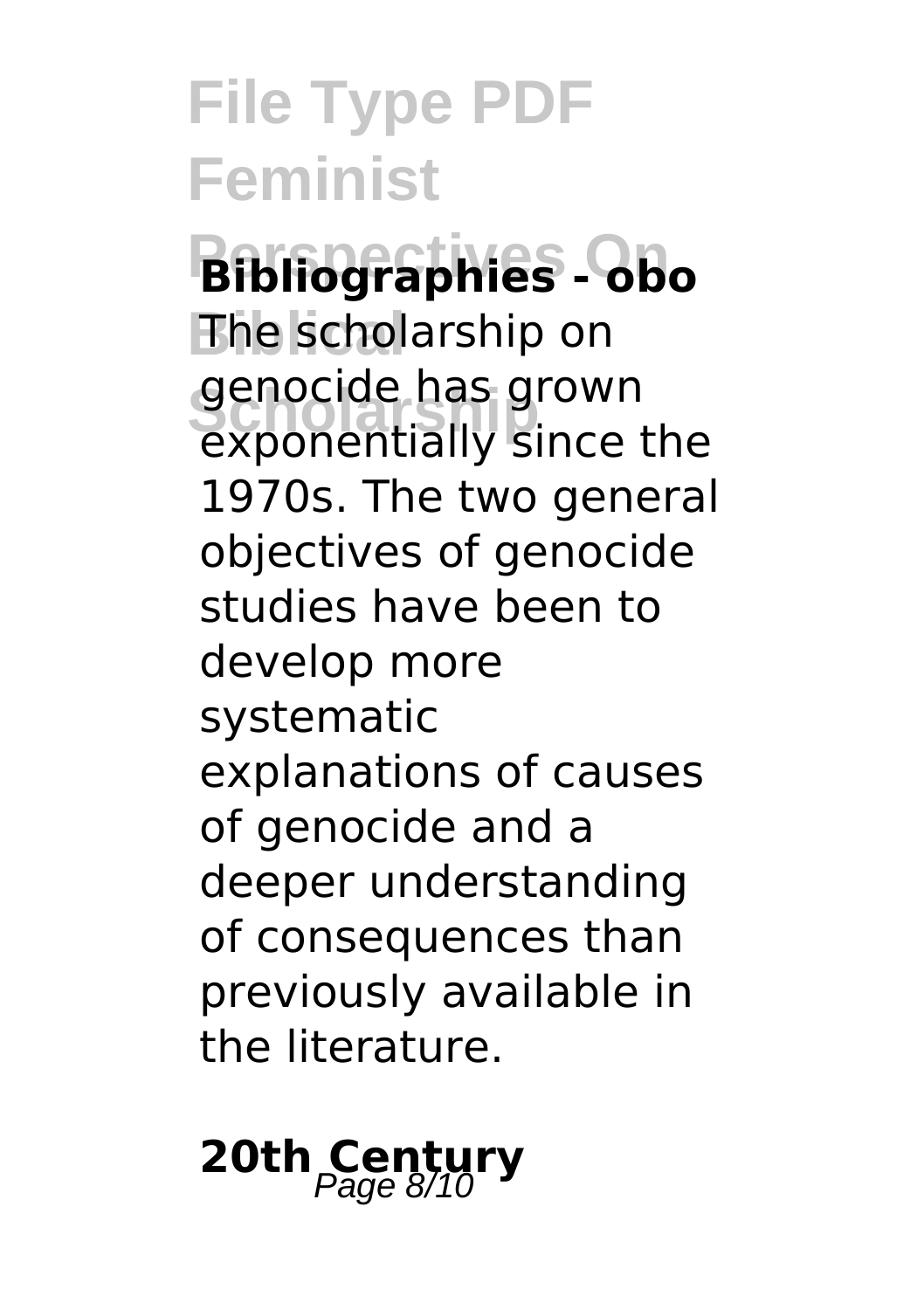#### *<u>Genocides</u>* yes On **Biblical International Relations - Oxford ...**<br>Scholarship **- obo**

Henotheism (from Greek ἑνὸς θεοῦ (henos theou) 'of one god') is the worship of a single, supreme god while not denying the existence or possible existence of other lower deities. Friedrich Schelling (1775–1854) coined the word, and Friedrich Welcker  $(1784 - 1868)$  used it to